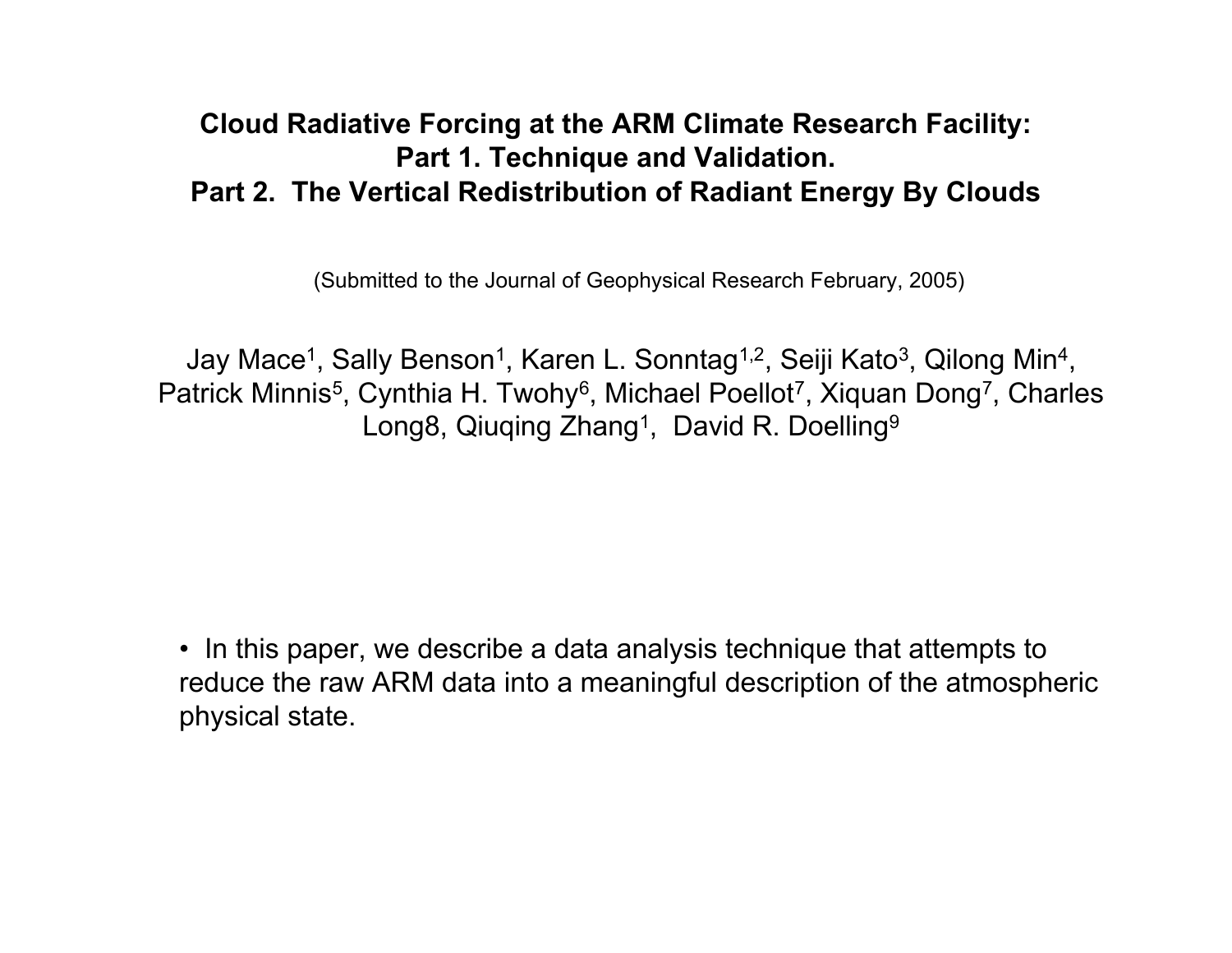## **Characterization of the physical properties of the vertical column for cloud radiative effect studies requires knowledge of**

- 1. Thermal and water vapor profile
- 2. Cloud occurrence
- 3. Cloud microphysical properties
- 4. Cloud radiative properties
- 5. Solar and IR up and downwelling fluxes

Furthermore, accomplishing this characterization over long periods of time requires that estimation of these 5 items be accomplished operationally.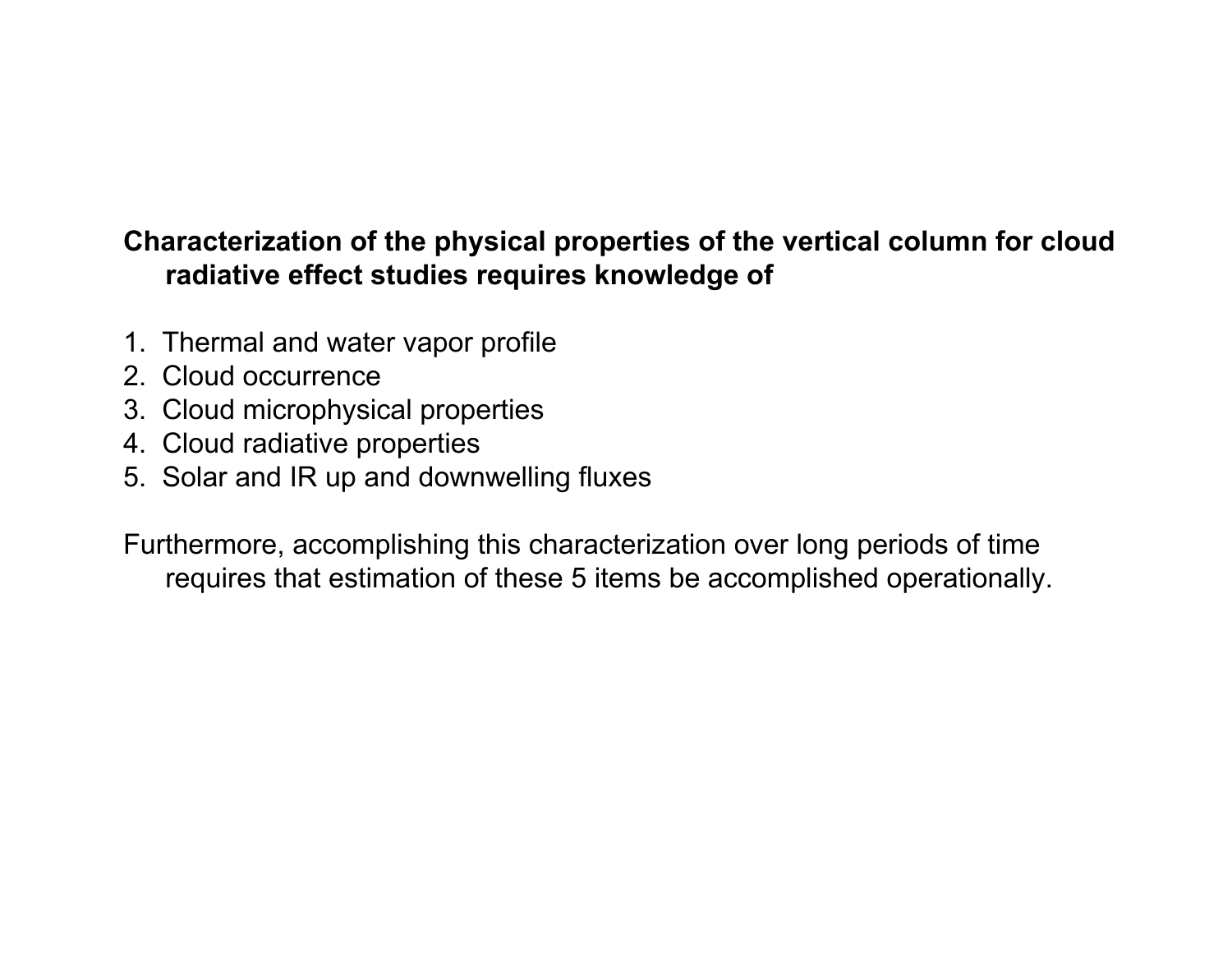#### **Toward Continuous Cloud Microphysics**:

**The Easy Part:** Profiles with only liquid water and/or cirrus can be addressed using existing retrieval algorithms.

**The Hard Part**: Because the MWR observes the total liquid water path, the challenge is to treat profiles that contain supercooled clouds/mixed phase volumes along with perhaps cloud volumes that are warm (T>273K).

#### **Approach to supercooled/mixed phase liquid**:

 Use a parameterization of the liquid water content (LWC) profile (Kiehl et al, 1998) and the MMCR cloud occurrence profile to provide a *normalized* distribution of LWC. From this normalized profile and the MWR LWP define a *supercooled* LWP and a *warm* LWP.

For the warm layer, goto easy part.

 For Supercooled liquid: Distribute the supercooled LWP vertically using the normalized parameterization of LWC and the MMCR cloud occurrence.

**Important:** The layer then is guaranteed to have the *observed* LWP distributed vertically in the column.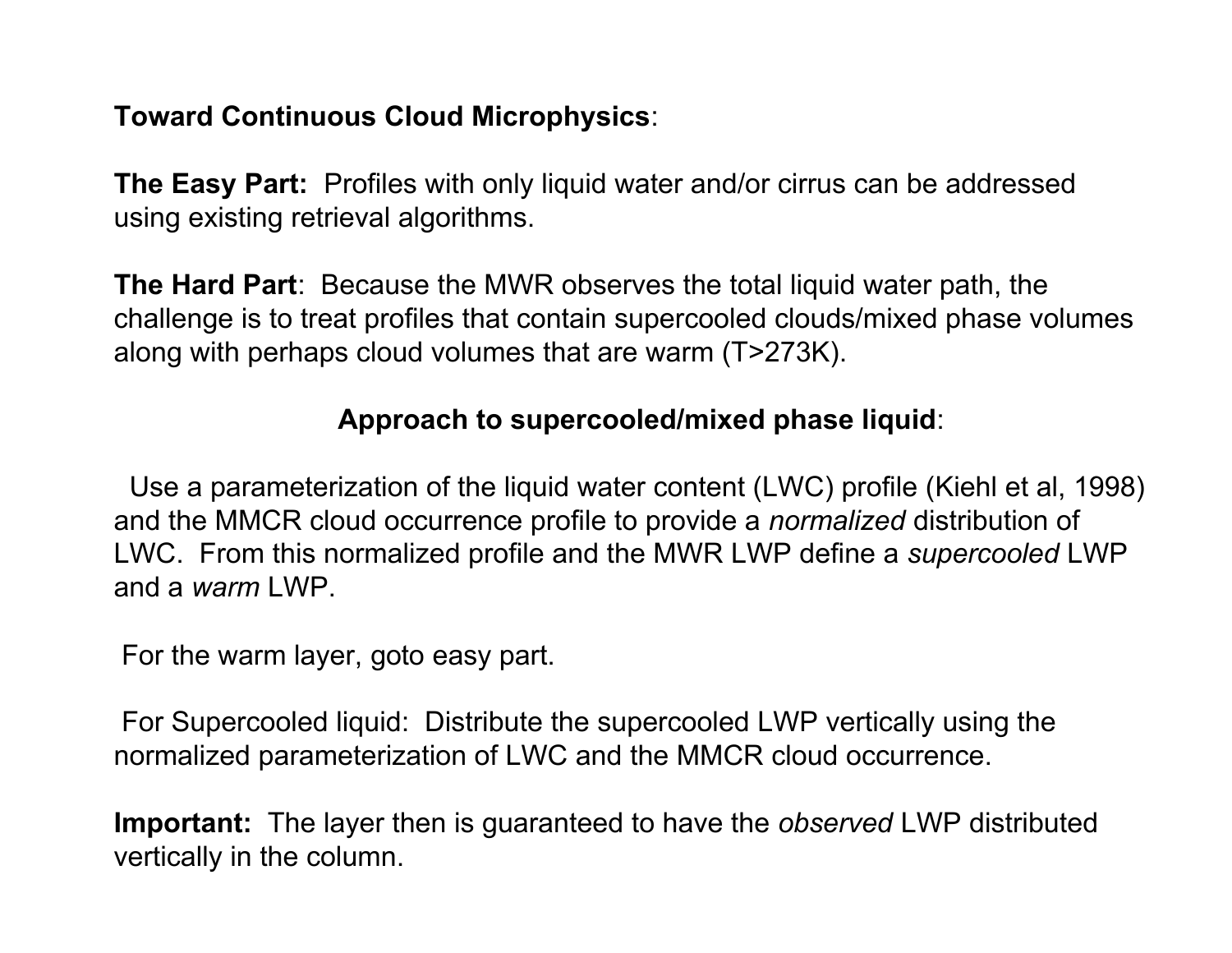#### **Approach to non-cirrus ice phase**:

Assume the radar reflectivity and Doppler velocity record information only about the ice phase.

We require a relationship that provides the IWC in such layers.

March 2000 IOP: the Citation was instrumented with the CVI and PMS probes.

We use data from deep altostratus and mixed phase layers to define a regression relationship relating the radar reflectivity and the Doppler velocity calculated from the PMS size distributions to the observed condensed water:

 $IWC = a + bF_1(Z_a, V_d) + cF_2(T)$ ()()61,*AZbbeedeFZVVZ*+= ()211exp273*vLFTRT*=−

1560 5-second averages, the Bias in the fit is 0.2 mg/m3, the median fractional error is 0.33, and the normal deviation is 3.4 mg/m3.

| $-1.52e-8$ | 8.76e-8 | $2.28e-10$ |
|------------|---------|------------|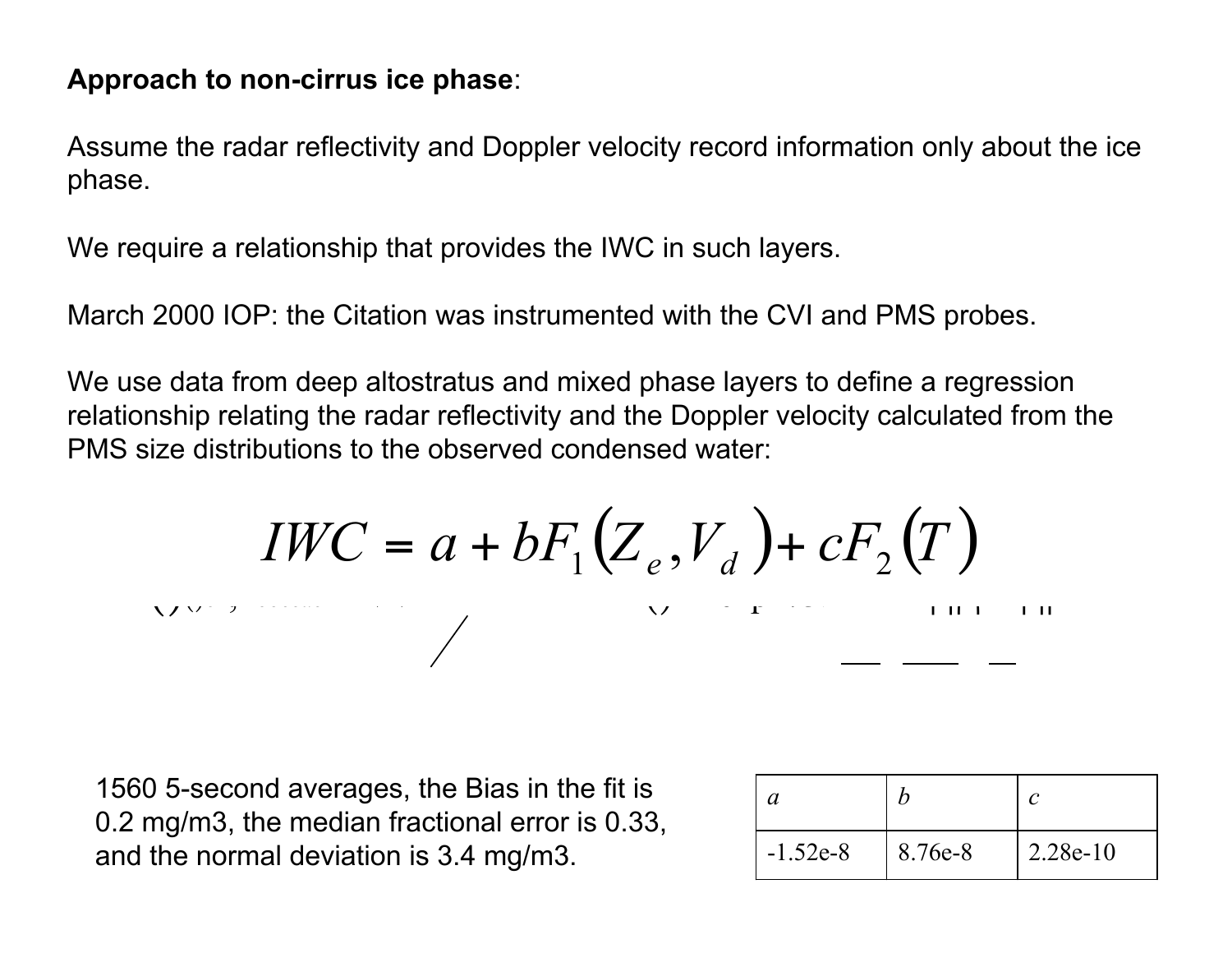### Validation:

Provided by radiative closure and comparison with independently derived optical depths

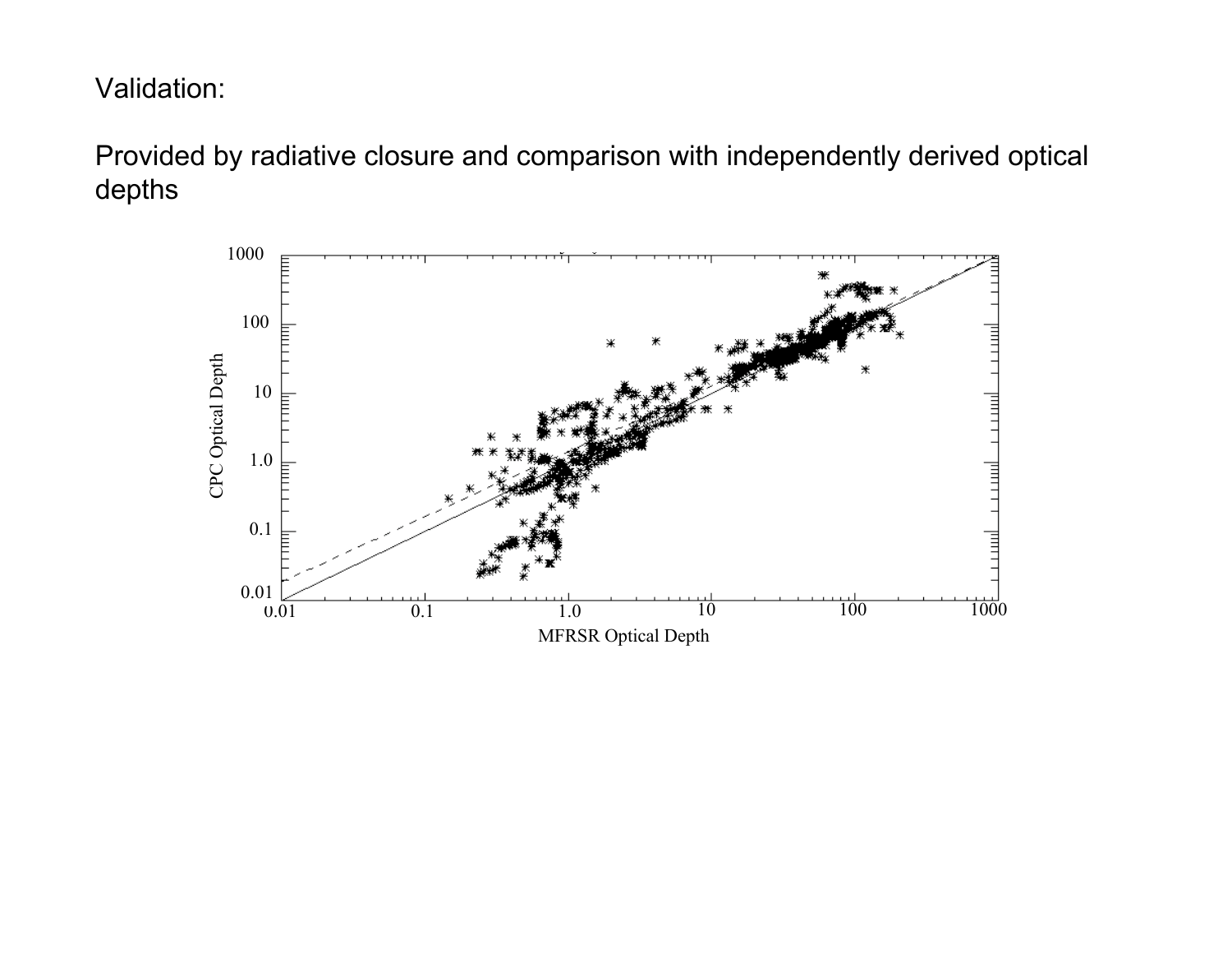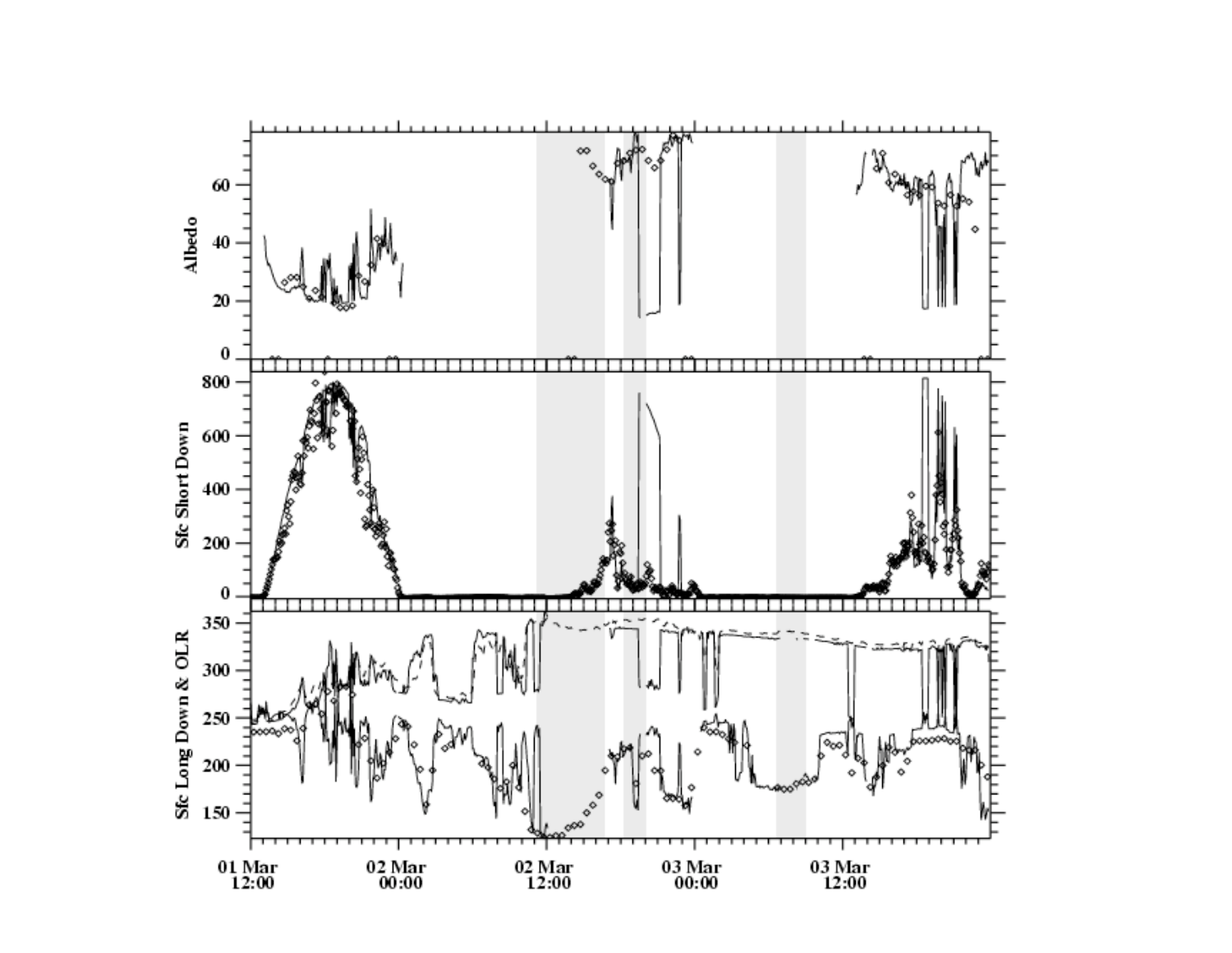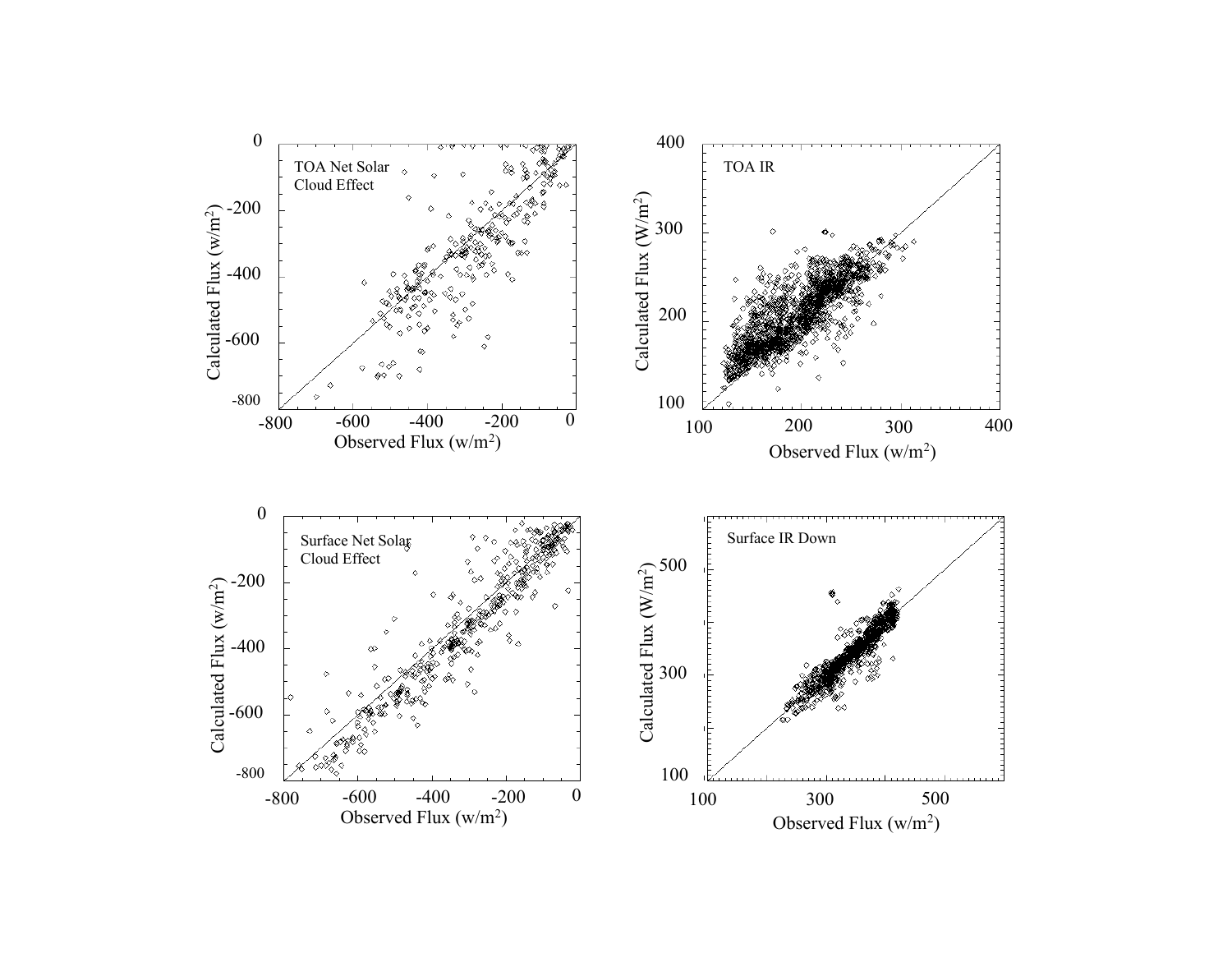|            |                     | Median<br>Fractional<br>Difference | Fractional<br>Offset | $\mathbf{r}$ | <b>RMS</b><br>Diff | Slope<br>of<br>Linear<br>Fit | Normal<br>Deviation |
|------------|---------------------|------------------------------------|----------------------|--------------|--------------------|------------------------------|---------------------|
| <b>TOA</b> | Solar Up            | 0.12                               | 0.08                 | 0.90         | 68                 | 0.72                         | 65                  |
|            | LW Up               | 0.06                               | 0.06                 | 0.89         | 13                 | 0.89                         | 11                  |
|            | Solar<br><b>CRE</b> | 0.20                               | $-0.05$              | 0.81         | 107                | 0.60                         | 74                  |
| <b>SFC</b> | Solar<br>Down       | 0.13                               | 0.01                 | 0.8          | 0.17               | 0.67                         | 0.10                |
|            | LW<br>Down          | 0.02                               | $-0.01$              | 0.90         | 11.5               | 0.82                         | 8.7                 |
|            | Solar<br><b>CRE</b> | 0.14                               | $-0.05$              | 0.84         | 76                 | 0.84                         | 38                  |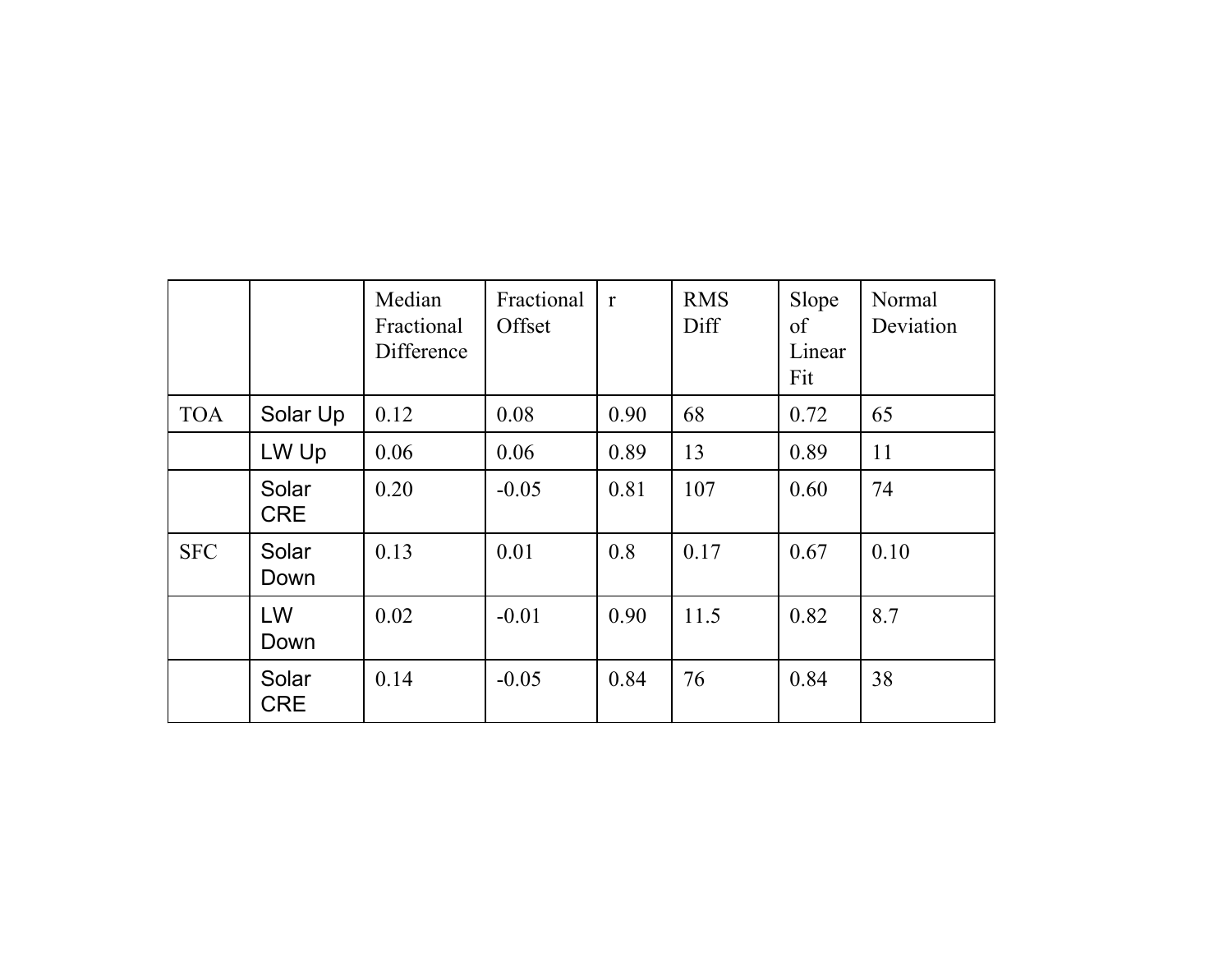|                                      | Hourly | Daily | Weekly | Monthly | Yearly |
|--------------------------------------|--------|-------|--------|---------|--------|
| TOA Solar CRE $(w m-2)$              | 41     | 12    | 4.5    | 2.2     | 1.1    |
| TOA IR CRE $(w m-2)$                 | 9.2    | 2.7   | 1.0    | 0.50    | 0.25   |
| Atm Solar CRE (w m <sup>-2</sup> )   | 42     | 16    | 4.6    | 2.3     | 1.2    |
| Atm IR CRE ( $w$ m <sup>-2</sup> )   | 16     | 4.5   | 1.7    | 0.86    | 0.43   |
| Sfc Solar CRE $(w m^{-2})$           | 18     | 5.2   | 2.0    | 0.98    | 0.49   |
| <b>Sfc IR CRE</b><br>$(w m^{-2})$    | 13     | 3.7   | 1.4    | 0.69    | 0.35   |
| Solar Heating Rate $(K \, day^{-1})$ | 23.4   | 6.8   | 2.6    | 1.3     | 1.1    |
| IR Heating Rate $(K day-1)$          | 14.5   | 4.2   | 1.6    | 0.80    | 0.40   |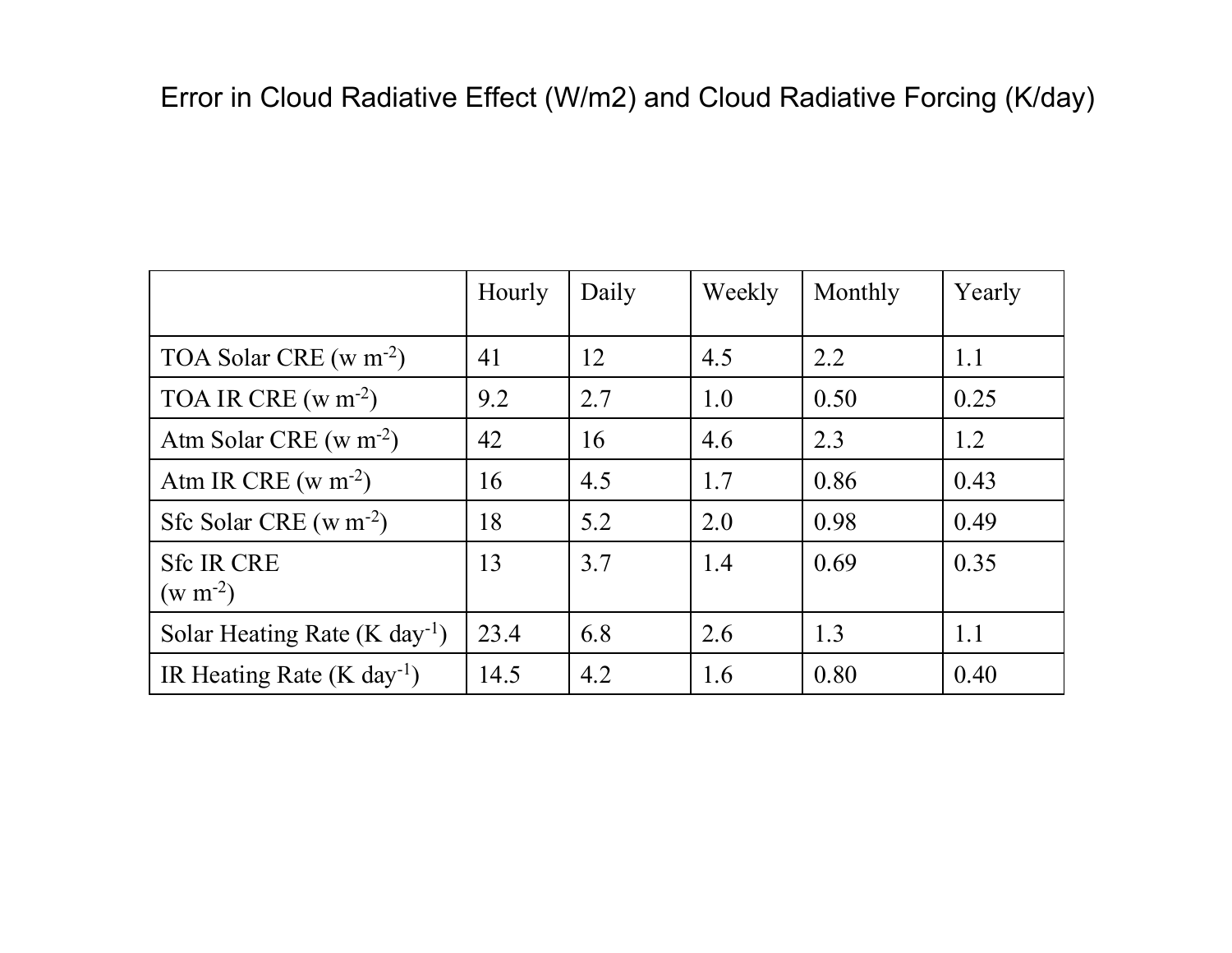### **The CRF and CRE from Overcast Periods during the Year 2000 as a Function of Cloud Type**

| Type         | Definition                                                          | hours       |
|--------------|---------------------------------------------------------------------|-------------|
| Low Clouds   | Tops < $3 \text{ km}$ , $> 0$                                       | $218(30\%)$ |
| Deep Low     | Bases $\leq$ 3 km, Tops $\geq$ 6.5 km,<br>>10                       | 18(3%)      |
| Thin Mid     | Bases > 3 km, Tops < $6.5$ km,<br>$\leq 10$                         | 42 $(6%)$   |
| Thick Mid    | $3 \text{ km} < \text{Base} < 6.5 \text{ km}$ , Top > 3<br>km, > 10 | 27(4%)      |
| Thin High    | Base > 6.5 km, $<$ 5                                                | $374(51\%)$ |
| Thick High   | Base > 6.5 km, > 10                                                 | 15(2%)      |
| $High - Low$ | Low Clouds with High Clouds,<br>all                                 | 34(5%)      |
| All Overcast | No Specification as to type                                         | 977         |

We define cloud types based on their base and top height and optical depth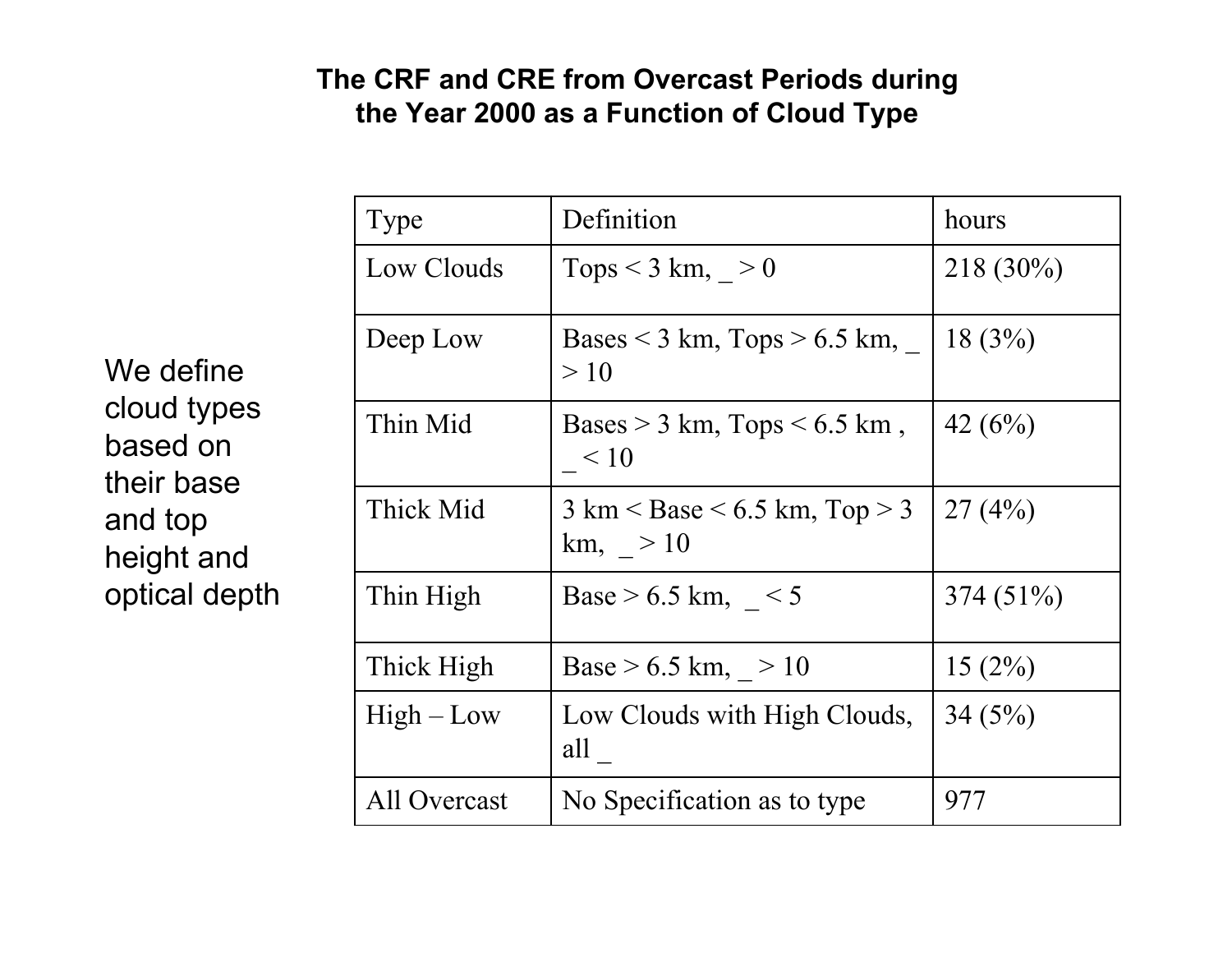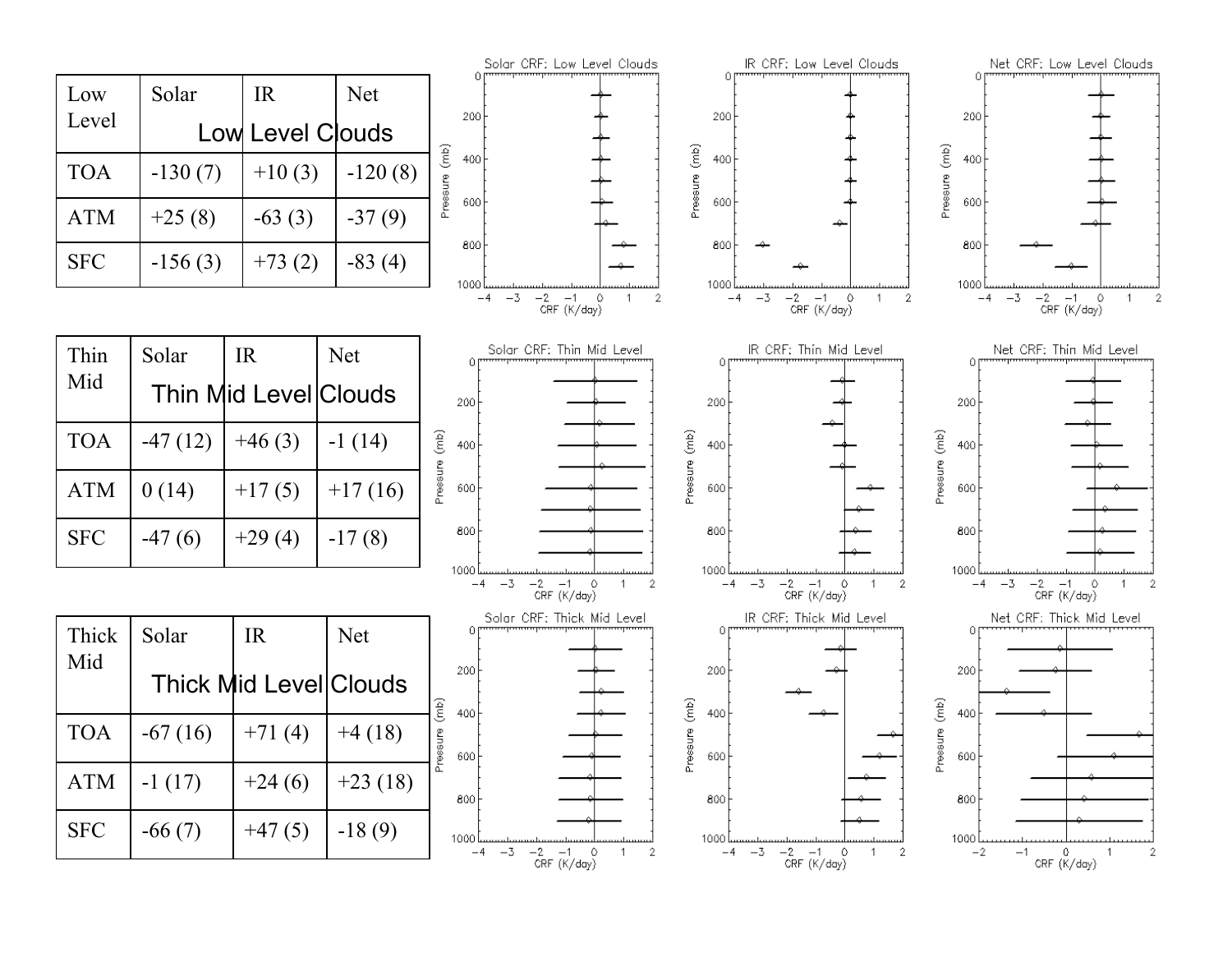

## All Overcast Clouds

| All Ove    | Solar    | IR       | <b>Net</b> |
|------------|----------|----------|------------|
| <b>TOA</b> | $-56(3)$ | $+31(1)$ | $-25(3)$   |
| <b>ATM</b> | $+6(3)$  | $+1(1)$  | $+6(3)$    |
| <b>SFC</b> | $-62(2)$ | $+30(1)$ | $-32(2)$   |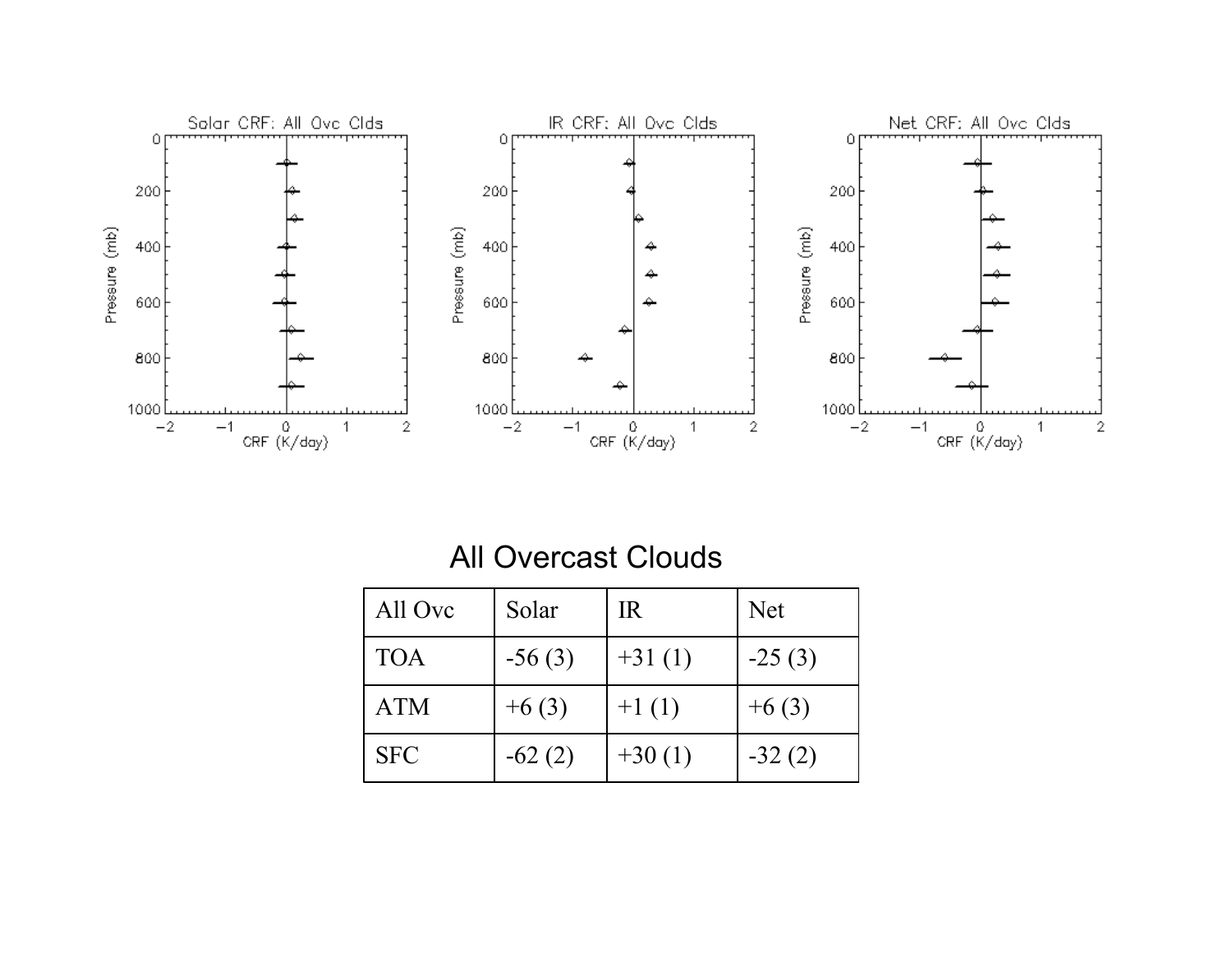#### Thin High Clouds

| Thin<br>High | Solar    | IR       | <b>Net</b> | ି<br>ଗୁ  |
|--------------|----------|----------|------------|----------|
| <b>TOA</b>   | $-13(2)$ | $+29(1)$ | $+16(2)$   | Pressure |
| <b>ATM</b>   | $-1(5)$  | $+23(2)$ | $+21(6)$   |          |
| <b>SFC</b>   | $-12(2)$ | $+6(1)$  | $-6(2)$    |          |

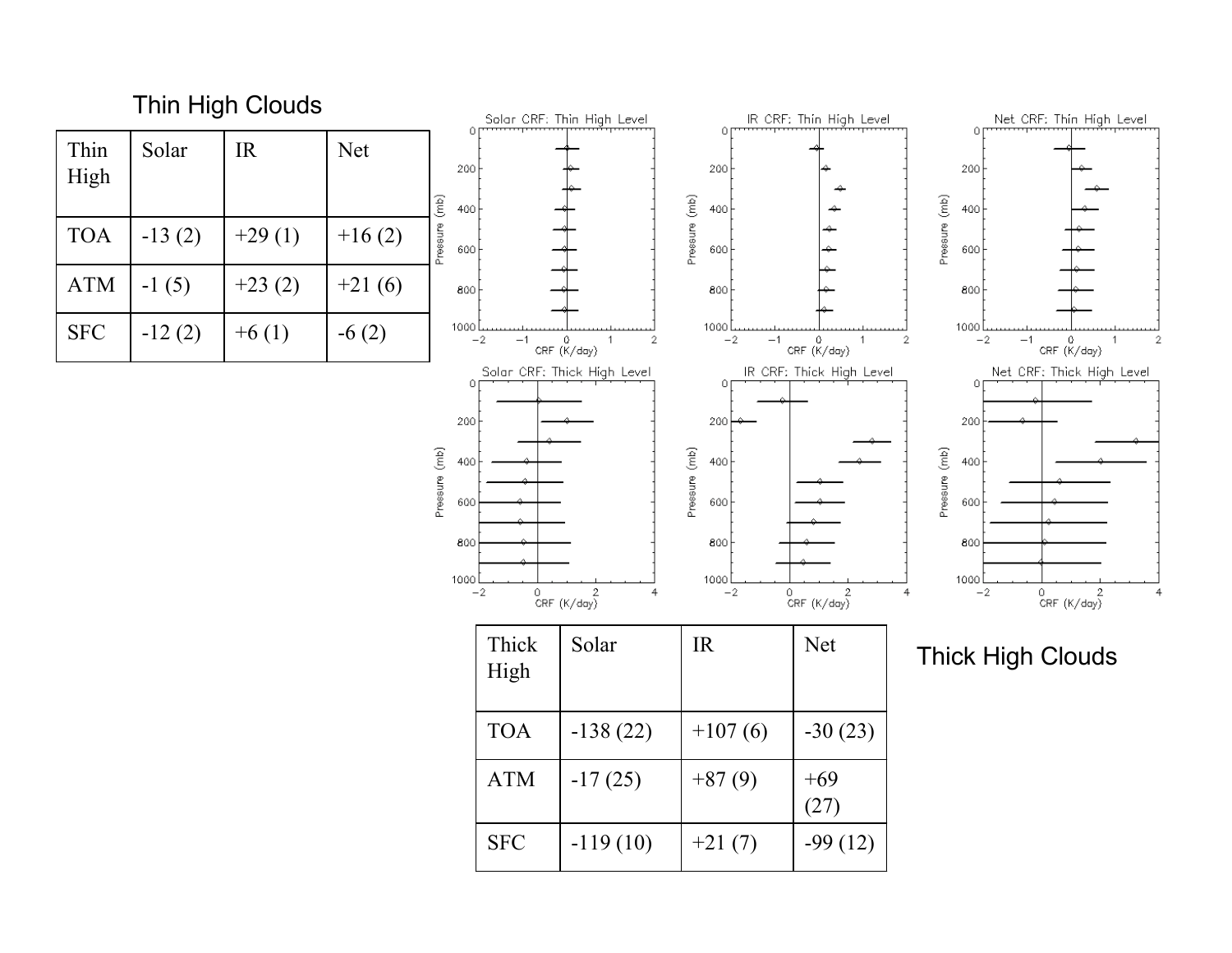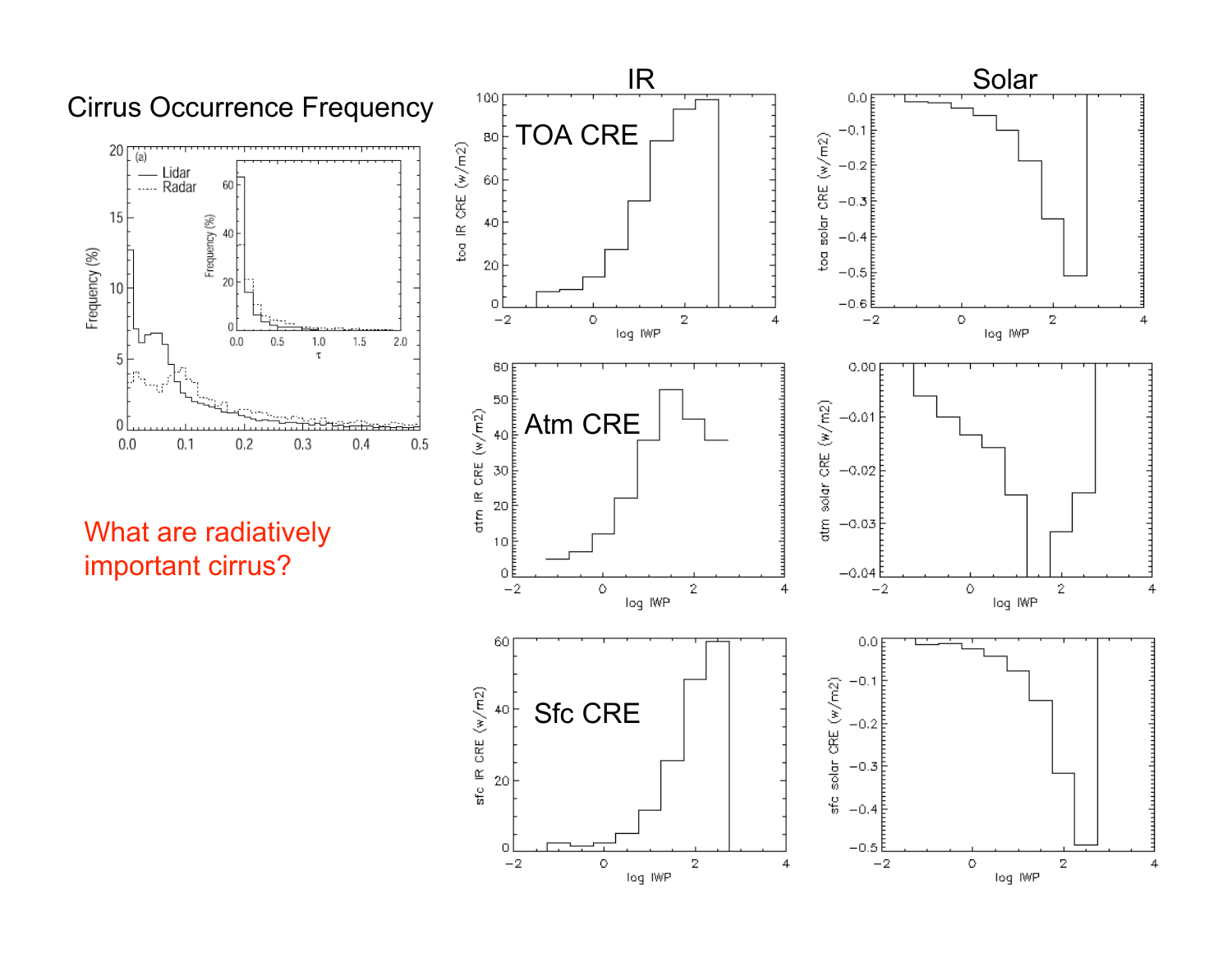#### Convolve the Frequency of occurrence PDF with the radiative effect PDFs

The most radiatively important cirrus seem to be those in the 10 g/m2 range